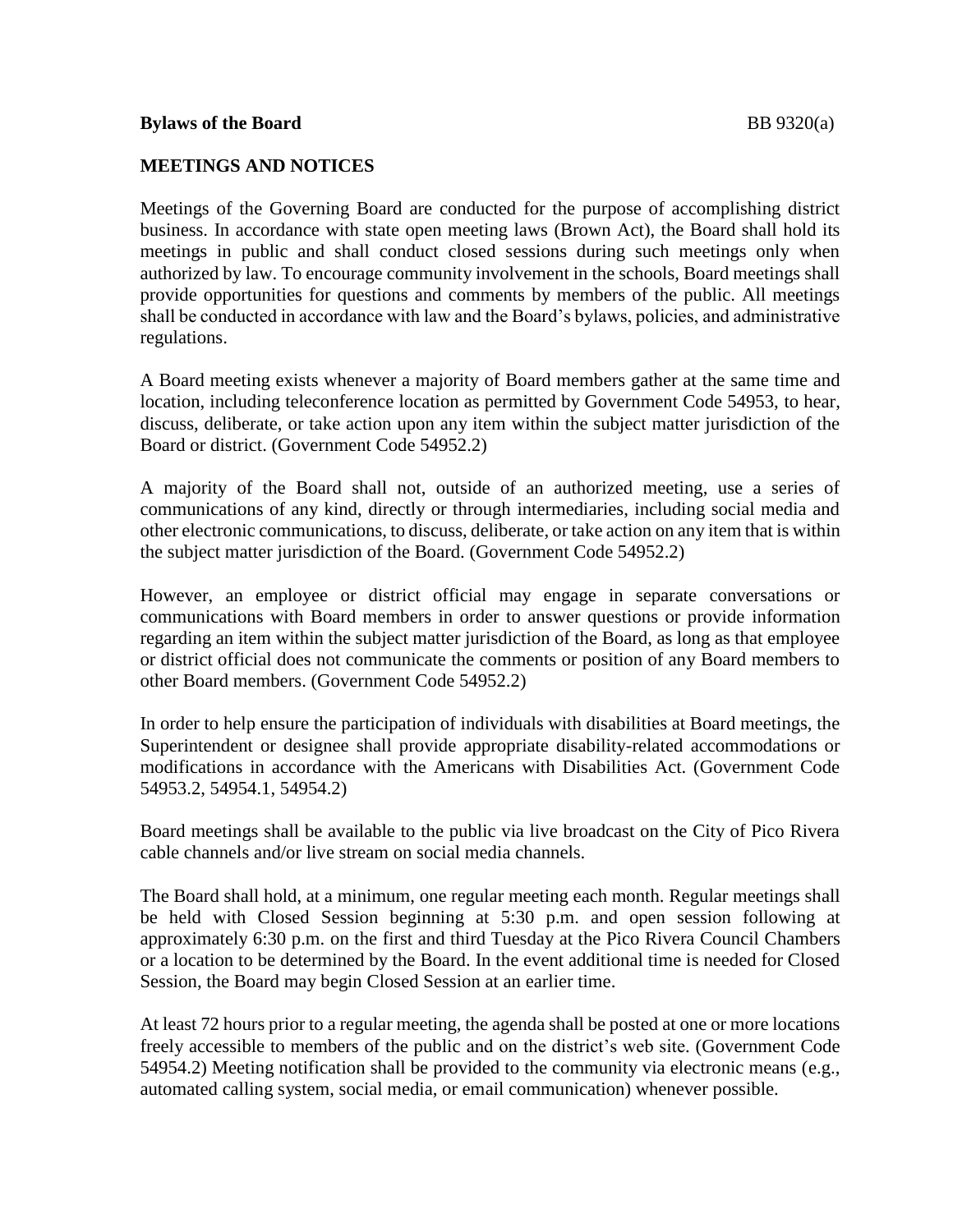## **Regular Meetings**

Whenever agenda materials relating to an open session of a regular meeting are distributed to the Board less than 72 hours before the meeting, the Superintendent or designee shall make the materials available for public inspection at a public office or location designated for that purpose at the time the materials are distributed to all or a majority of the Board. (Government Code 54957.5)

## **Special Meetings**

Special meetings of the Board may be called at any time by the presiding officer or a majority of the Board members.

However, a special meeting shall not be called regarding the salary, salary schedule, or other compensation of the Superintendent, assistant superintendent, or other management employee as described in Government Code 3511.1. (Government Code 54956)

Written notice of special meetings shall be delivered personally or by any other means to all Board members and the local media who have requested such notice in writing. The notice also shall be posted on the district's web site. The notice shall be received at least 24 hours before the time of the meeting. The notice also shall be posted at least 24 hours before the meeting in a location freely accessible to the public. The notice shall specify the time and location of the meeting and the business to be transacted or discussed. No other business shall be considered at this meetings. (Education Code 35144, Government Code 54956)

Any Board member may waive the 24-hour written notice requirement prior to the time of the meeting by filing a written waiver of notice with the clerk or secretary of the Board or by being present at the meeting at the time it convenes. (Education Code 35144; Government Code 54956)

Every notice of a special meeting shall provide an opportunity for members of the public to directly address the Board concerning any item that has been described in the meeting notice, before or after the item's consideration. (Government Code 54954.3)

## **Emergency Meetings**

In the case of an *emergency situation* for which prompt action is necessary due to the disruption or threatened disruption of public facilities, the Board may hold an emergency meeting without complying with the 24-hour notice and/or 24-hour posting requirement for special meetings pursuant to Government Code 54956. The Board shall comply with all other requirements for special meetings during an emergency meeting. (Government Code 54956.5)

An *emergency situation* means either of the following: (Government Code 54956.5)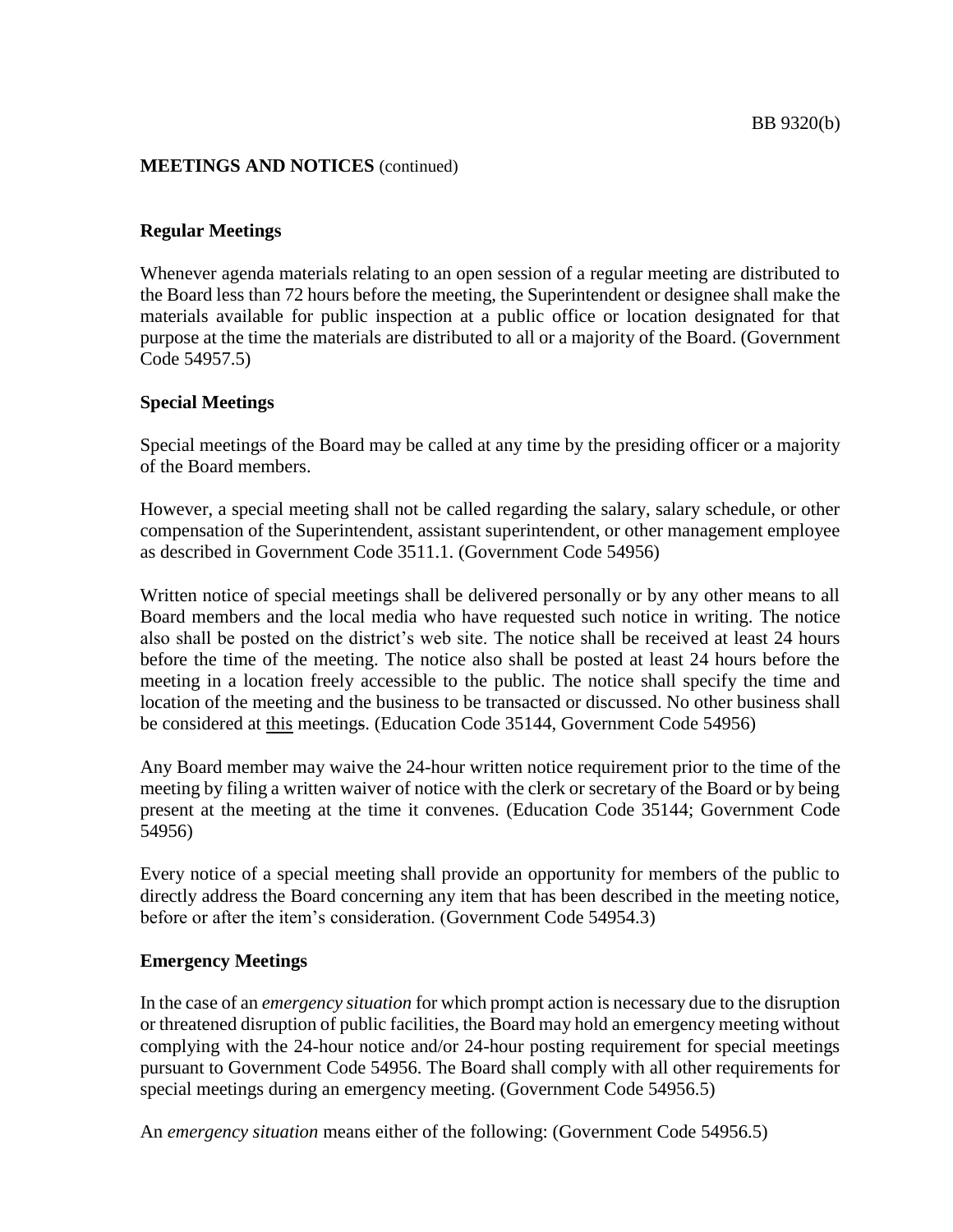- 1. An emergency, which shall be defined as a work stoppage, crippling activity**,** or other activity that severely impairs public health and/or safety, as determined by a majority of the members of the Board.
- 2. A dire emergency, which shall be defined as a crippling disaster, mass destruction, terrorist act, or threatened terrorist activity that poses peril so immediate and significant that requiring the Board to provide one-hour notice before holding an emergency meeting may endanger the public health and/or safety as determined by a majority of the members of the Board.

Except in the case of a dire emergency, the Board president or designee shall give notice of the emergency meeting by telephone at least one hour before the meeting to the local media that have requested notice of special meetings. All telephone numbers provided by the media in the most recent request for notification must be exhausted. If telephone services are not functioning, the notice requirement of one hour is waived and, as soon after the meeting as possible, the Board shall notify those media representatives of the meeting and shall describe the purpose of the meeting and any action taken by the Board. In the case of a dire emergency, the Board president or designee shall give such notice at or near the time notification is given to the other members of the Board about the meeting. (Government Code 54956.5)

The minutes of the meeting, a list of persons the president or designee notified or attempted to notify, a copy of the roll call vote, and any actions taken at the meeting shall be posted for at least ten days in a public place as soon after the meeting as possible. (Government Code 54956.5)

## **Adjourned / Continued Meetings**

The Board may adjourn/continue any regular or special meeting to a later time and location that shall be specified in the order of adjournment. Less than a quorum of the Board may adjourn such a meeting. If no Board members are present, the secretary or the clerk may declare the meeting adjourned to a later time and place and shall give notice in the same manner required for special meetings. (Government Code 54955)

Within 24 hours after a meeting has been adjourned, a copy of the order or notice of adjournment/continuance shall be conspicuously posted on or near the door of the place where the meeting was held. (Government Code 54955)

#### **Study Sessions, Retreats, Public Forums, and Discussion Meetings**

The Board may occasionally convene a study session or public forum to study an issue in more detail or to receive information from staff or feedback from members of the public. The Board may also convene a retreat or discussion meeting to discuss Board roles and

relationships.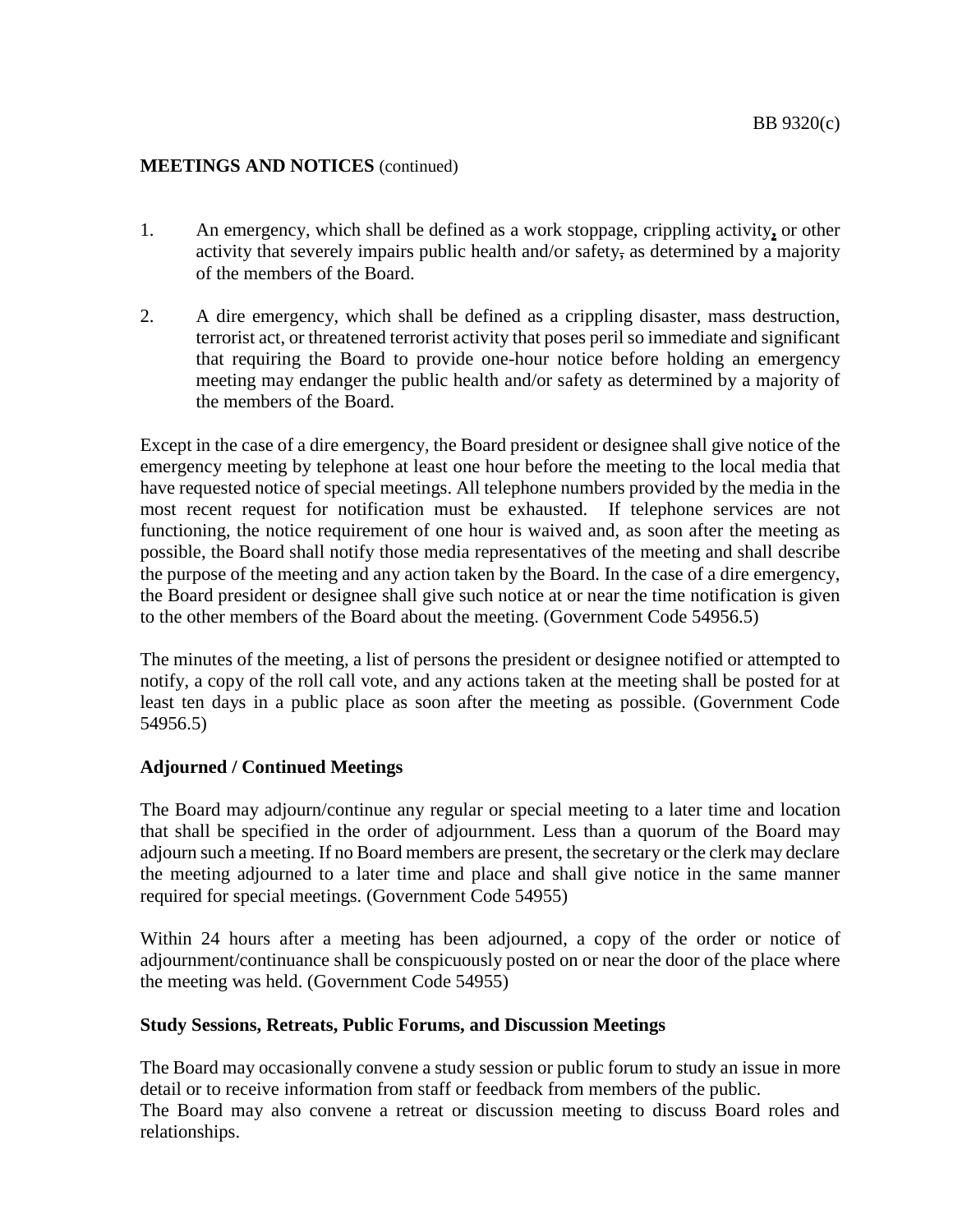Public notice shall be given in accordance with law when a quorum of the Board is attending a study session, retreat, public forum, or discussion meeting. All such meetings shall comply with the Brown Act and shall be held in open session and within district boundaries. Action items shall not be included on the agenda for these meetings.

## **Other Gatherings**

Attendance by a majority of the Board members at any of the following events is not subject to the Brown Act provided that a majority of the Board members do not discuss specific district business among themselves other than as part of the scheduled program: (Government Code 54952.2)

- 1. A conference or similar public gathering open to the public that involves a discussion of issues of general interest to the public or to school board members
- 2. An open, publicized meeting organized by a person or organization other than the district to address a topic of local community concern
- 3. An open and noticed meeting of another body of the district
- 4. An open and noticed meeting of a legislative body of another agency
- 5. A purely social or ceremonial occasion
- 6. An open and noticed meeting of a standing committee of the Board, provided that the Board members who are not members of the standing committee attend only as observers

Individual contacts or conversations between a Board member and any other person are not subject to the Brown Act. (Government Code 54952.2)

#### **Location of Meetings**

Meetings shall not be held in a facility that prohibits the admittance of any person on the basis of ancestry or any characteristic listed in Government Code 11135. In addition, meetings shall not be held in a facility which is inaccessible to individuals with disabilities or where members of the public must make a payment or purchase in order to be admitted. (Government Code 54961)

Meetings shall be held within district boundaries, except to do any of the following: (Government Code 54954)

1. Comply with state or federal law or court order or attend a judicial or administrative proceeding to which the district is a party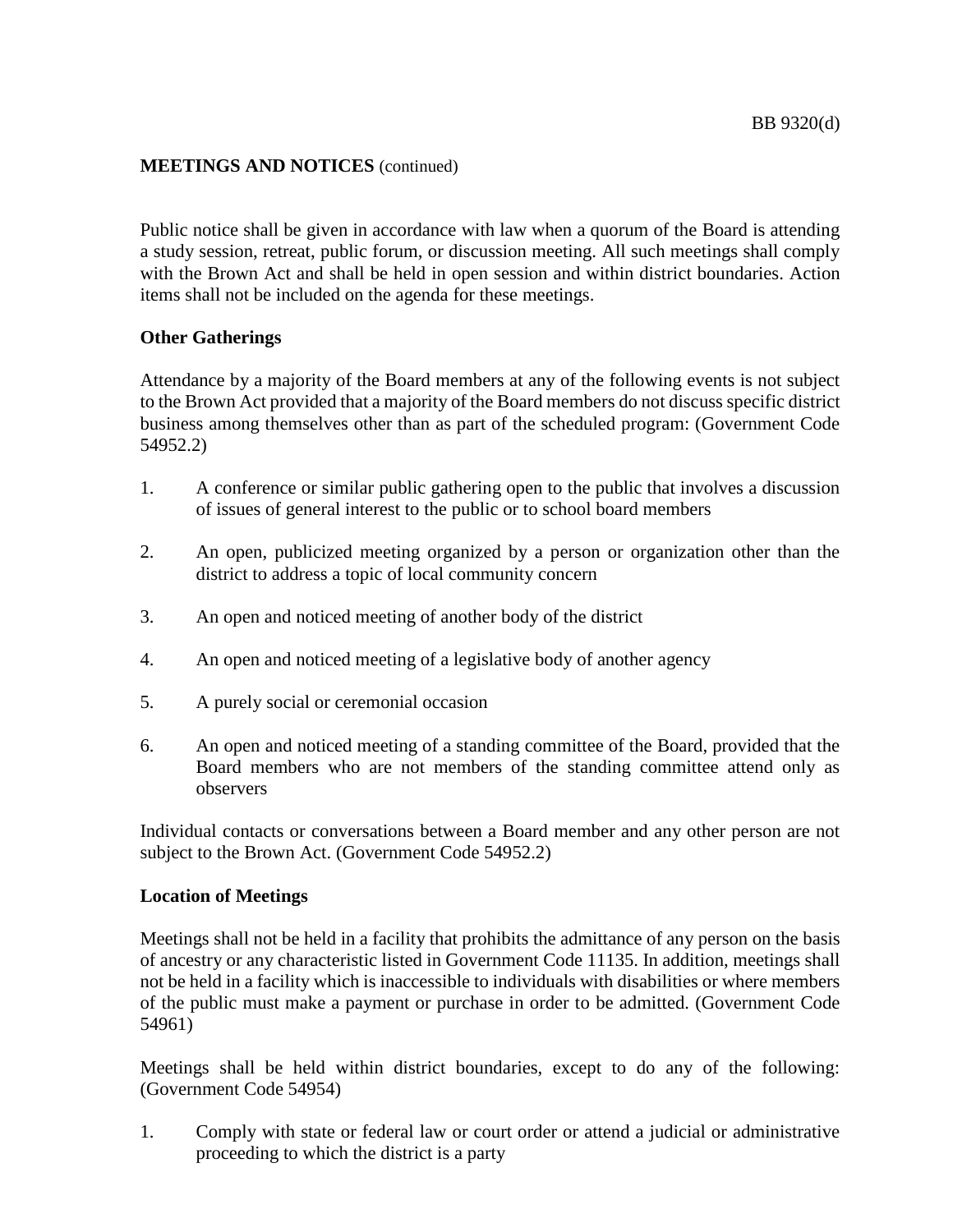- 2. Inspect real or personal property which cannot conveniently be brought into the district, provided that the topic of the meeting is limited to items directly related to the property
- 3. Participate in meetings or discussions of multiagency significance, provided these meetings are held within one of the other agencies' boundaries, with all participating agencies giving the notice required by law
- 4. Meet in the closest meeting facility if the district has no meeting facility within its boundaries or if its principal office is located outside the district
- 5. Meet with elected or appointed state or federal officials when a local meeting would be impractical, solely to discuss legislative or regulatory issues affecting the district over which the state or federal officials have jurisdiction
- 6. Meet in or near a facility owned by the district but located outside the district, provided the meeting agenda is limited to items directly related to that facility
- 7. Visit the office of the district's legal counsel for a closed session on pending litigation, when doing so would reduce legal fees or costs
- 8. Attend conferences on nonadversarial collective bargaining techniques
- 9. Interview residents of another district regarding the Board's potential employment of an applicant for Superintendent of the district
- 10. Interview a potential employee from another district

Meetings exempt from the boundary requirements, as specified in items #1-10 above, shall still be subject to the notice and open meeting requirements for regular and special meetings when a quorum of the Board attends the meeting.

If a fire, flood, earthquake, or other emergency renders the regular meeting place unsafe, meetings shall be held for the duration of the emergency at a location designated by the Board president or designee, who shall so inform all news media who have requested notice of special meetings by the most rapid available means of communication. (Government Code 54954)

## **Teleconferencing**

A teleconference is a meeting of the Board in which Board members are in different locations, connected by electronic means through audio and / or video. (Government Code 54953)

The Board may use teleconferences for all purposes in connection with any meeting within the Board's subject matter jurisdiction. All votes taken during a teleconference meeting shall be by roll call. (Government Code 54953)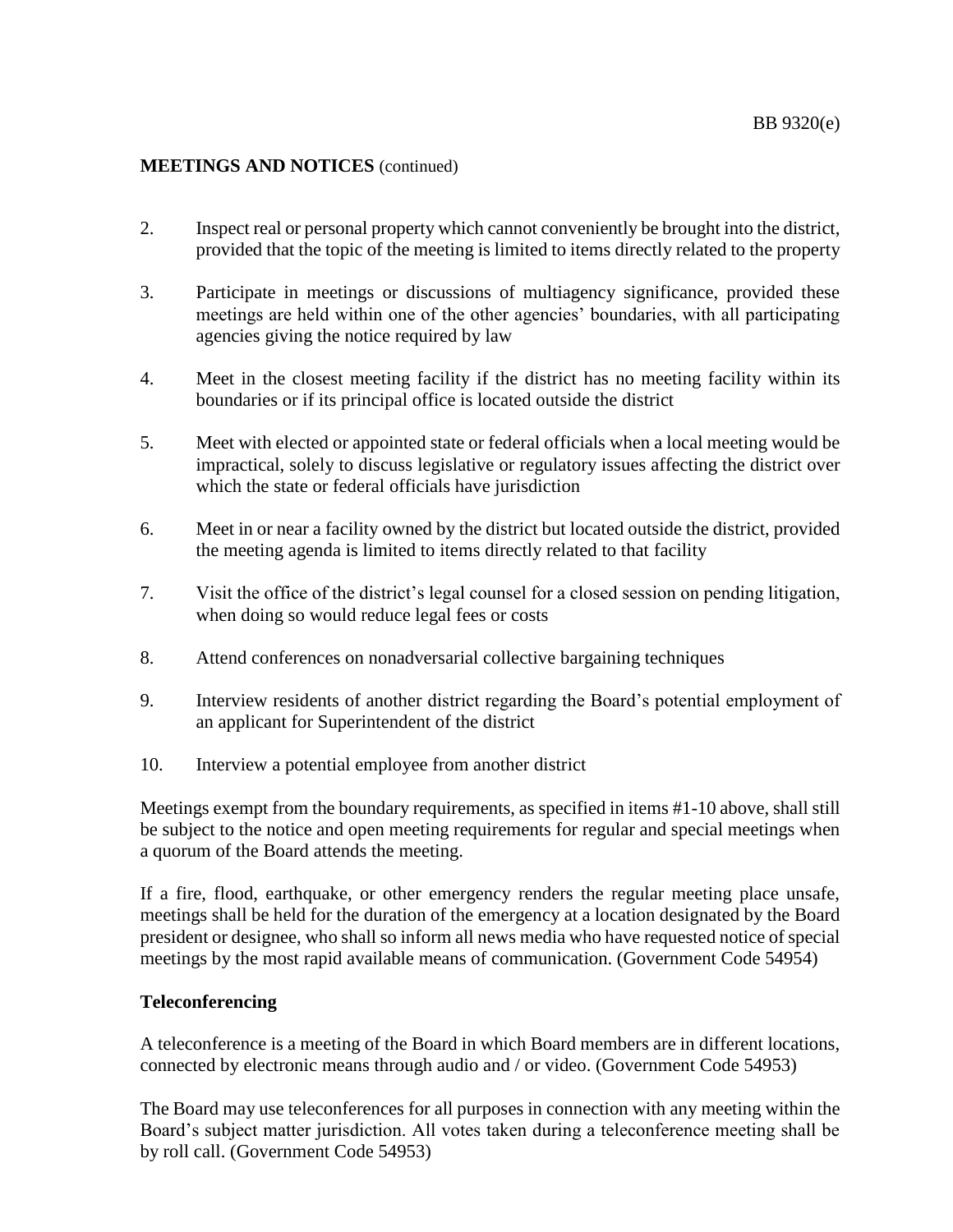During the teleconference, at least a quorum of the members of the Board shall participate from locations within district boundaries. (Government Code 54953)

Agendas shall be posted at all teleconference locations and shall list all teleconference locations whenever they are posted elsewhere. Additional teleconference locations may be provided to the public. (Government Code 54953)

All teleconference locations shall be accessible to the public. All teleconferenced meetings shall be conducted in a manner that protects the statutory and constitutional rights of the parties or the public appearing before the Board, including the right of the public to address the Board directly at each teleconference location. (Government Code 54953)

#### **Teleconference During a Proclaimed State of Emergency**

The Board may conduct Board meetings by teleconference without posting agendas at all teleconference locations, identifying teleconference locations in meeting notices and agendas, allowing public access to each teleconference location, providing an opportunity for members of the public to address the Board directly at each teleconference location, and ensuring that at least a quorum of the Board participate from locations within district boundaries, during a proclaimed state of emergency pursuant to Government Code 8625-8629 in any of the following circumstances: (Government Code 54953)

- 1. State or local official have imposed or recommended measures to promote social distancing
- 2. For the purpose of determining, by majority vote, whether as the result of the emergency meeting in person would present imminent risks to the health or safety of attendees
- 3. When it has been determined, by majority vote as described in Item #2 above, that as a result of the emergency meeting in person would present imminent risks to the health or safety of attendees

To conduct a teleconference meeting for these purposes the following requirements shall be satisfied: (Government Code 54953)

- 1. The notice and agenda shall be given and posted as otherwise required by the Brown Act
- 2. The notice and agenda of the meeting shall specify the means by which members of the public may access the meeting and offer public comments, including via a call-in or internet-based service option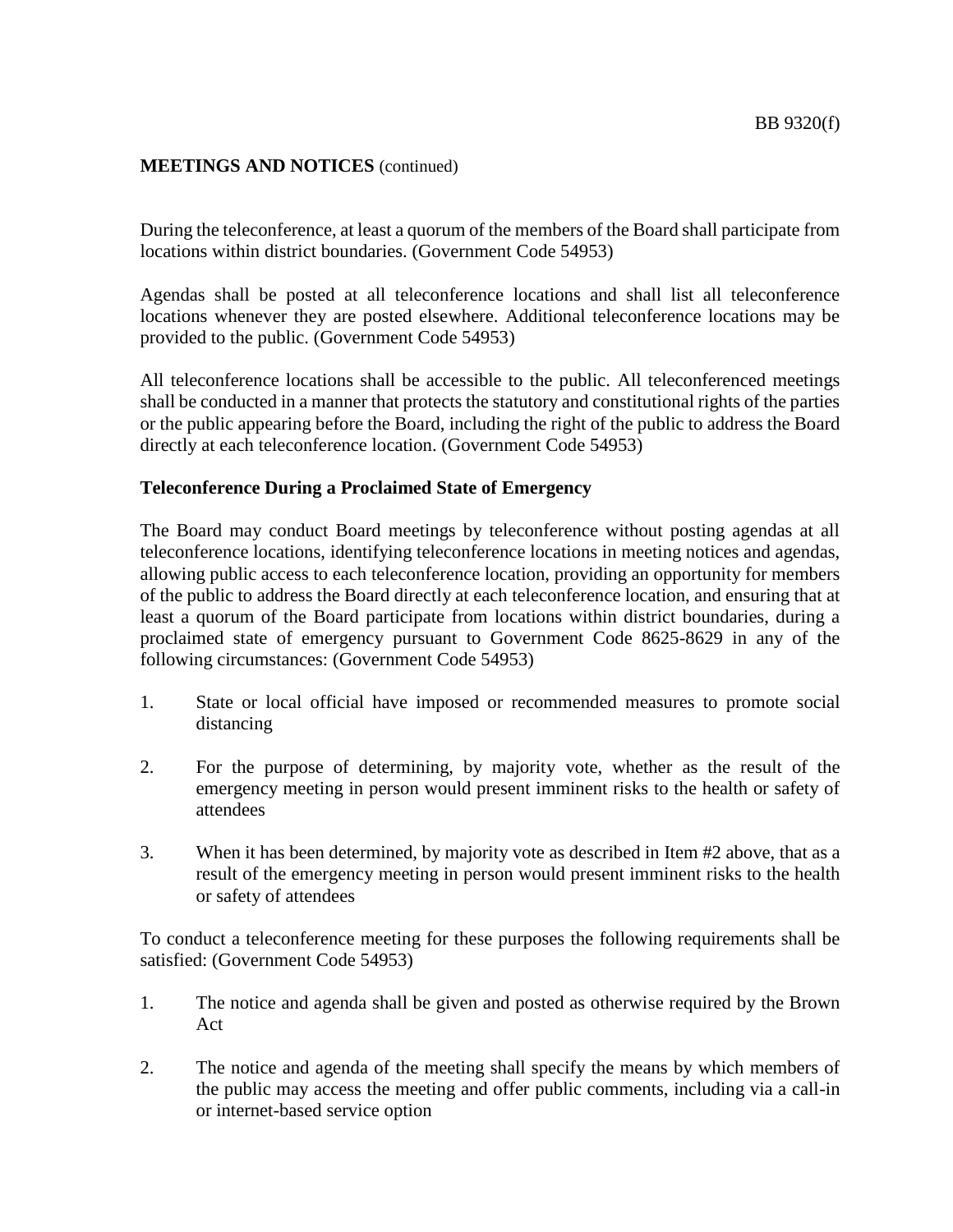- 3. Members of the public may be required to register to log in to a meeting when making public comments through an internet web site or other online platform that is operated by a third-party and not under the control of the Board.
- 4. Members of the public shall be allowed to access the meeting, and the agenda shall provide an opportunity for members of the public to address the Board directly pursuant to Government Code 54954.3
- 5. Members of the public shall not be required to submit public comments in advance of a Board meeting and shall be provided an opportunity to address the Board and offer comments in real time
- 6. Public comment periods shall not be closed until the timed public comment period, if such is offered by the Board, has elapsed or, if not timed, until a reasonable amount of time per agenda item has been allowed
- 7. If during a Board meeting a disruption occurs which prevents the district from broadcasting the meeting to members of the public or for members of the public to offer public comments, the Board shall take no further action on any agenda item until public access via the call-in or internet-based service option to the meeting is restored

The district may, in its discretion, provide a physical location from which the public may attend or comment. (Government Code 54953)

The Board may continue to conduct meetings by teleconference, as specified above for teleconferencing during proclaimed states of emergency, by a majority vote finding within 30 days after teleconferencing for the first time, and every 30 days thereafter, that either: (Government Code 54953)

- 1. The state of emergency continues to directly impact the ability of the Board to meet safely in person
- 2. State or local officials continue to impose or recommend measures to promote social distancing

**Policy Reference Disclaimer**: These references are not intended to be part of the policy itself, nor to they indicate the basis or authority for the board to enact this policy. Instead, they are provided as additional resources for those interested in the subject matter of the policy.

| <b>State References</b> | <b>Description</b>                              |
|-------------------------|-------------------------------------------------|
| Ed. Code 35140          | Time and place of meetings                      |
| Ed. Code 35143          | Annual organizational meetings; date and notice |
| Ed. Code 35144          | Special meeting                                 |
| Ed. Code 35145          | Public meetings                                 |
| Ed. Code 35145.5        | Agenda; public participation; regulations       |
| Ed. Code 35146          | Closed Sessions; student matters                |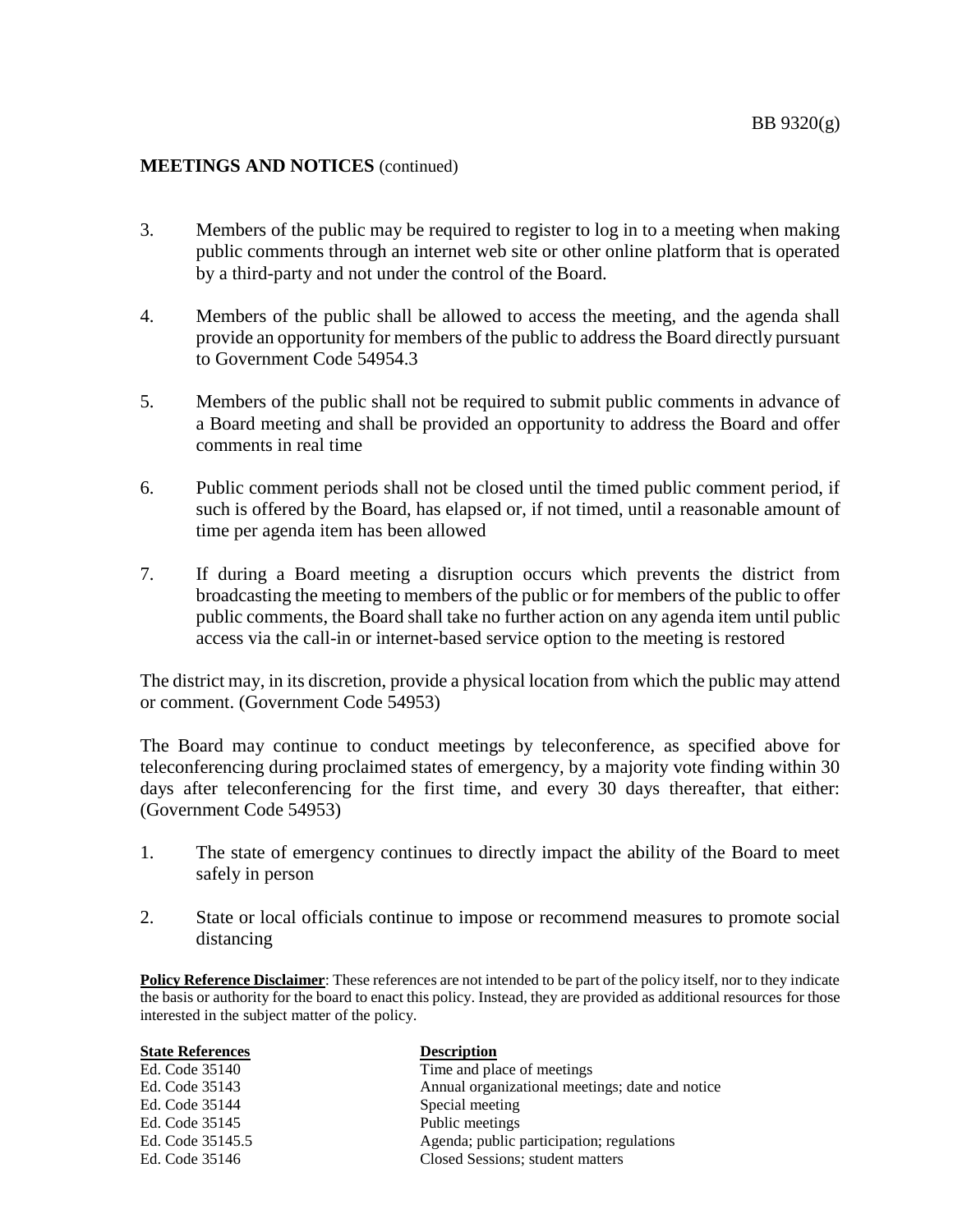Gov. Code 3511.1 Local agency executives

Gov. Code 54956 Special meetings

#### **Federal References Description**

**Management Resources References Description** 

Attorney General Opinion 79 Ops.Cal.Atty.Gen 69 (1996) Attorney General Opinion 84 Ops.Cal.Atty.Gen 181 (2001) Attorney General Opinion 84 Ops.Cal.Atty.Gen 30 (2001) Attorney General Opinion 88 Ops.Cal.Atty.Gen 218 (2005) Institute for Local Government Publication The ABCs of Open Government Laws

Website CSBA

#### **Cross Reference Description**

1431 Waivers 3100 Budget 3311 Bids

Ed. Code 35147 Open meeting laws exceptions Gov. Code 11135 Nondiscrimination in programs or activities funded by state Gov. Code 54950-54963 The Ralph M. Brown Act Gov. Code 54953 Oral summary of recommended salary and benefits of superintendent Gov. Code 54954 Time and place of regular meetings Gov. Code 54954.2 Agenda posting requirements, board actions Gov. Code 54956.5 Emergency meetings

28 CFR 35.160 Effective communications 28 CFR 26.303 Auxiliary aids and services 42 USC 12101-12213 Americans with Disabilities Act

Attorney General Opinion 78 Ops.Cal.Atty.Gen. 327 (1995) Court Decision Wolfe v. City of Fremont, (2006) 144 Cal.App. 544 CSBA Publication The Brown Act: School Boards and Open Meeting Laws, rev. 2014 League of California Cities Publication Open and Public IV: A Guide to the Ralph M. Brown Act,  $2^{nd}$  Ed., 2010 Website Institute for Local Government Website League of California Cities Website California Attorney General's Office

 Nondiscrimination In District Programs And Activities 0420.4 Charter School Authorization 0420.43 Charter School Revocation Comprehensive Safety Plan Local Control And Accountability Plan District And School Web Sites Political Processes Citizen Advisory Committees Use of School Facilities Access to District Records Concepts And Roles Superintendent Governance Standards Superintendent's Contract Administrative Discretion Regarding Board Policy Sale Or Lease Of District-Owned Real Property Contracts Payment For Goods And Services